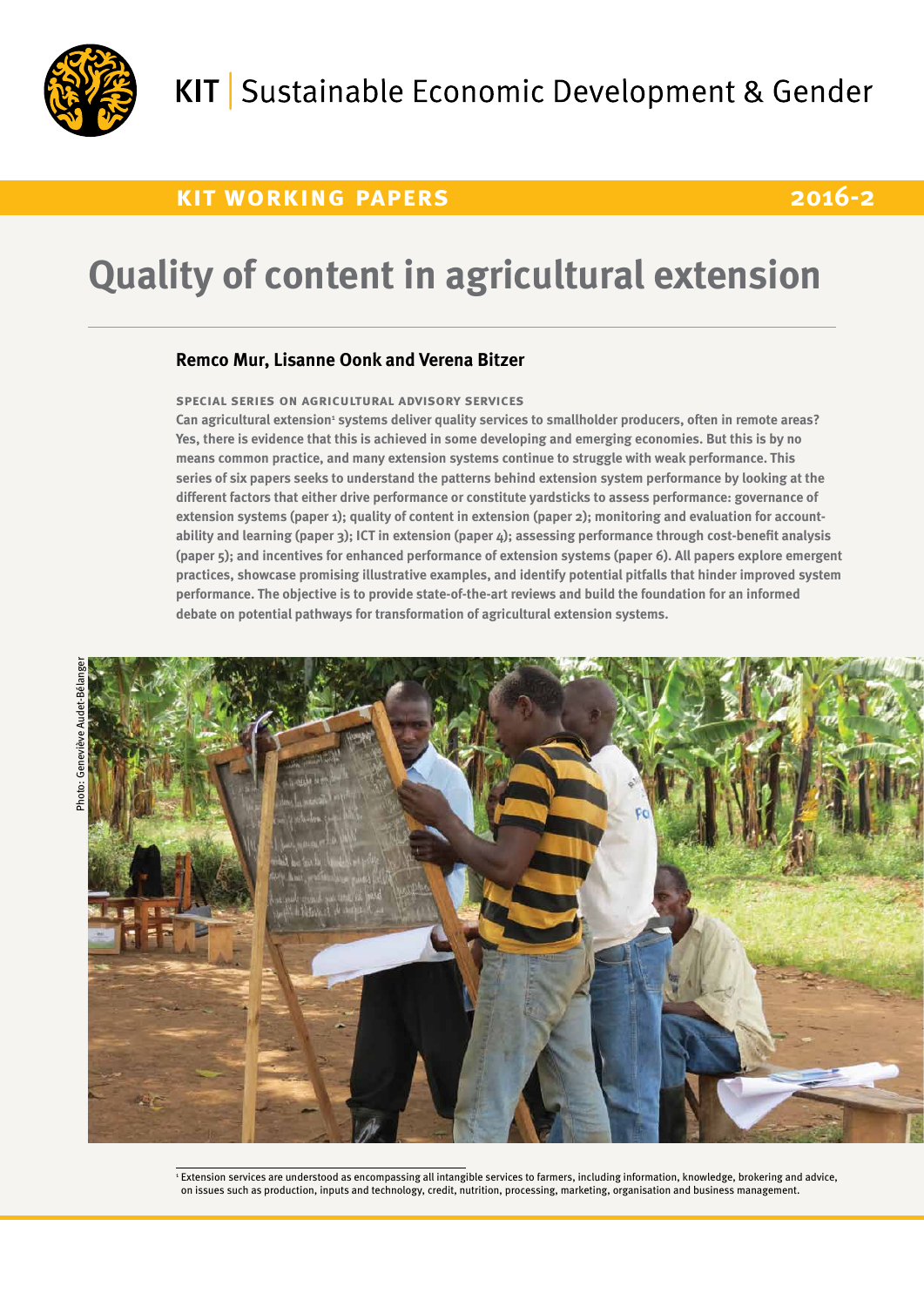#### **1 Quality of content in agricultural advisory and extension systems**

Agricultural extension services can perform better if they are well-managed and accountable to farmers, and if they meet the needs of diverse farmers who engage in varied and complex farming systems. The goal of service delivery is to enable smallholder farmers to make better informed decisions related to improving their agricultural practices and livelihoods. As a part of this challenge, there is a pressing need to identify, sort and match expectations, needs and existing technical knowledge and skills of farmers, extension workers, agricultural researchers and other actors (Birner and Anderson, 2007; Del Castello and Braun, 2006). But how to formulate such an 'offering' to farmers that matches their demand and need for 'quality content' of extension services?

We consider quality content as content that is:

- **1 Relevant** (addressing user needs, applicable, affordable, contextual, tailored to socio-economic and agro-ecological contexts, timely, and rendering itself to further experimentation and adaptation)
- **2 Understandable** (clear, concise)
- **3 Reliable** (accurate, locally validated, complete, consistent, transparent) (CTA, 2006; Knight and Burn 2005).

It is generally recognised – although commonly not practiced – that farmers and other stakeholders are not passive users of content but are active actors who process, interpret, develop and use information based on their ambitions, abilities, interests and experiences. As farmers' interactions and strategies shape content (Sumberg et al., 2003), knowledge is not linearly transferred but rather co-created in processes that include different actors, including extension workers, privatesector, NGOs, and farmers within local or nearby communities (MEAS, 2015). Farmers (and other stakeholders) have different learning styles, implying that the way in which they process and use content can be very different across farmers and socio-cultural contexts. They also operate in a dynamic context which indicates that their need for and interpretation of quality information changes over time.

However, offering quality content – or, more accurately, co-creating such content with farmers – has proven to be a significant challenge in practice. On the one hand, old paradigms of linear knowledge transfer rather than participatory approaches are deeply entrenched in extension practices in many countries, particularly in public sector services. On the other hand, lacking finances, capabilities and other resources, again often on the part of public sector services, impede the proliferation of demand-driven extension services.

This paper summarises key issues, challenges and lessons derived from literature, case studies and practice concerning the quality of content in extension services. It elaborates on recurring issues and describes innovative experiences and

emerging practices that are enhancing the quality of content provided to farmers. The paper concludes with a set of recommendations on how quality content can contribute to enhancing the performance of agricultural extension systems.

#### **2 Changing paradigms on extension and quality content**

New visions on and approaches to agricultural advisory and extension services that emerged over the last decades have the potential to contribute to the improvement of the quality of content in terms of relevance, clarity and reliability (see Table 1).

*Linear transfer of technology and knowledge.* In conventional advisory and extension systems, information and new technologies were considered to be sets of objective data that could be transferred from one person to another (Leeuwis, 2004: 321; Pyburn and Woodhill, 2014: 20). This idea of information dissemination as a linear process with a one-way direction was reflected in the 1960s and 1970s technology transfer models, which took as a starting point scientists passing down knowledge to extension agents and then to 'uninformed' farmers. Technology-driven agricultural extension methods such as Training and Visit (T&V) left limited space for participation and initiative of farmers. As a result, uniform packages of information and knowledge based on externally developed ideas were disseminated and often appeared to be invalid or irrelevant to large groups of farmers.

*Towards Agricultural Knowledge and Information Systems (AKIS).* In the 1990s growing awareness that knowledge is socially constructed questioned the validity of information provided by scientists and extension workers as a static package of data to be delivered to farmers. Instead, increasing emphasis was placed on the process of interpretation (by farmers and intermediaries such as extension workers and other service providers) that gives meaning to this data in such a way that it serves their needs and ambitions. The recognition that content should be tailored to local contexts, taking into account not only agro-ecological factors but also socio-economic, institutional and cultural dimensions, and the diversity among smallholder farmers and their consequent needs, ambitions and preferences has led to the emergence of more hybrid and participatory and learning-oriented models of information provision, through which content is co-created, rather than simply delivered. Farmer Field Schools (FFS) and Participatory Technology Development (PTD) are examples of AKIS models that emerged in the 1990s.

*The rise of Agricultural Innovation Systems (AIS).* The role of farmers was further recognised with the rise of the AIS perspective in the 2000s, which aimed to move beyond research and technology development as main ingredients for innovation and highlighted the importance of different types of complementary innovations arising from the interactions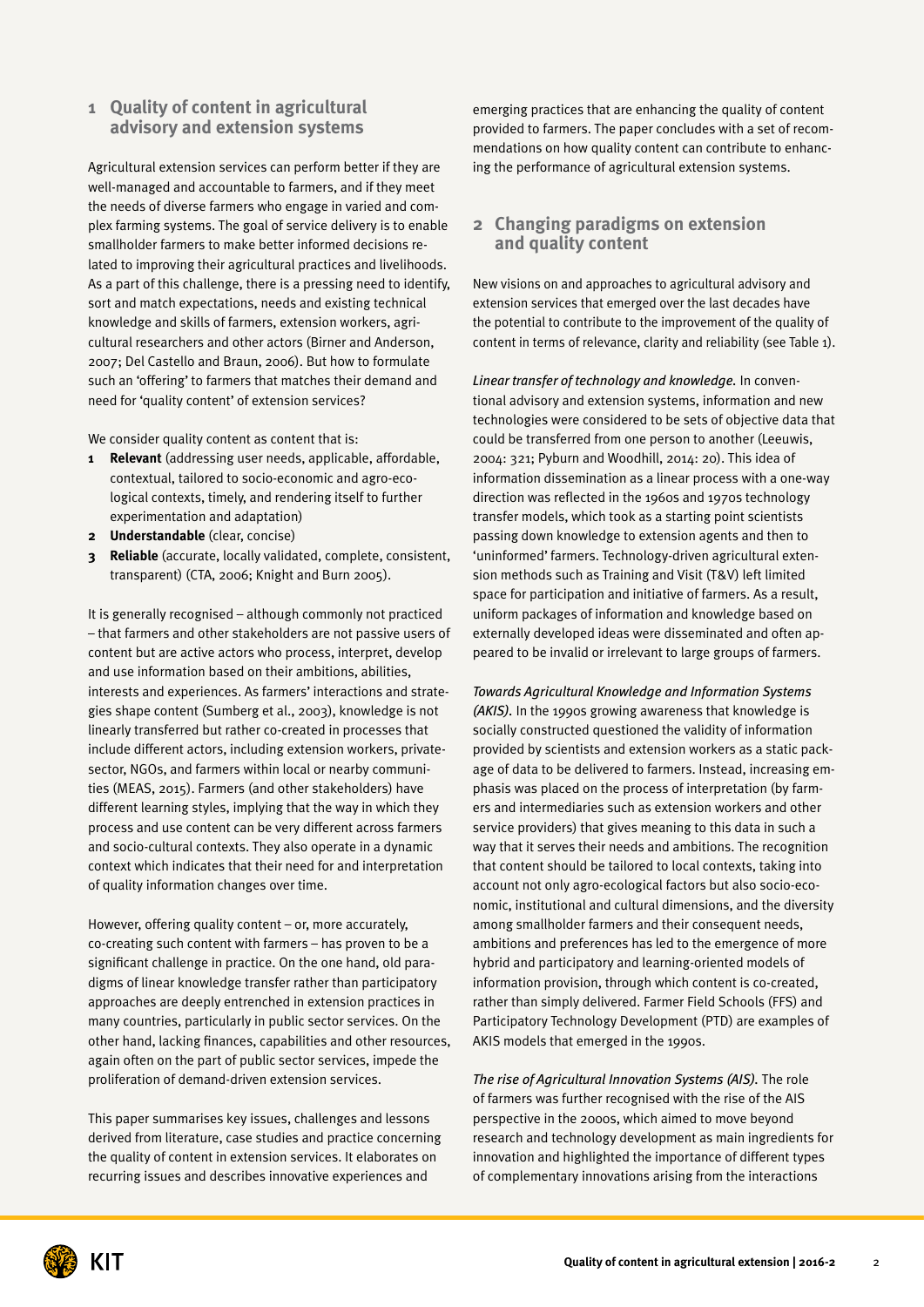| <b>Characteristics</b>   | <b>Transfer of technology</b>  | <b>Agricultural Knowledge and</b><br><b>Information Systems (AKIS)</b> | <b>Agricultural Innovation Systems (AIS)</b>                          |
|--------------------------|--------------------------------|------------------------------------------------------------------------|-----------------------------------------------------------------------|
|                          |                                |                                                                        |                                                                       |
| Era                      | From 1960S                     | From 1990S                                                             | From 2000S                                                            |
| <b>Scope</b>             | Productivity increase          | Farm-based livelihoods                                                 | Value chains, holistic systems<br>perspective                         |
| <b>Core elements</b>     | Technology packages            | Joint production of knowledge and<br>technologies                      | Shared learning and change, demand<br>articulation                    |
| <b>Drivers</b>           | Supply push from research      | Demand pull from farmers                                               | Responsiveness to changing contexts;<br>collaboration and co-learning |
| <b>Role of farmers</b>   | Adopters                       | Experimenters                                                          | Partners, entrepreneurs, innovators                                   |
| <b>Intended outcomes</b> | Technology adoption and uptake | Co-evolved technologies with better<br>fit to livelihood systems       | Adaptive and innovative capacities<br>of farmers                      |

#### **Table 1: Shifts in perspectives on agricultural development, extension and innovation**

of diverse actors with different knowledge sources (Biggs, 2007; Klerkx et al., 2012). Farmers are critical in this process as active users and contributors to knowledge development, experimentation and innovation within a dynamic environment, who interpret information based on their experiences, and combine it with other bodies of information accessed by them. More emphasis is put on facilitating farmers' decision making by facilitating learning and availing information on different options rather than 'making decisions for them' and assuming what type of content they require. This shift is expected to contribute considerably to the relevance of information provided to/co-created by end users and to contribute to a deeper level of understanding of participation. It is also suggested that the voices of the poorest and marginalised farmers are better represented, leading to an increased attention for socio-cultural issues (e.g. gender) and overall recognition of the diversity among needs and ambitions of farmers (Pyburn and Woodhill, 2014; Chipeta et al., 2006).

*Implications for extension officers.* The shift in thinking described above also led to the emergence of an additional role of extension officers as facilitators or 'innovation brokers' (Klerkx and Leeuwis, 2009; Leeuwis and Aarts, 2011). Such a role includes bringing together actors and facilitating their interaction, so as to co-create knowledge and innovation. This expands the function of extension officers from that of an intermediary between research and farmers to that of an intermediary that creates and facilitates many-to-many relationships (Klerkx and Gildemacher, 2012).

*From theory to practice?* The concept of demand-led extension whereby information, advice and other services are tailored to the needs and demands of the farmers has become well accepted among scholars and practitioners. However, to a large extent, both participation and demand-led services appear to be institutionalised in rhetoric only (Rivera and Sulaiman, 2009; Devaux et al., 2009). In reality, there are still many programs that provide information derived from other stakeholders' assumptions of farmers' needs, instead of being based on what farmers themselves express. Paternalistic delivery methods and prescriptive structures abound. Participation

is often merely seen as an instrument instead of a guiding principle that underpins all activities (Muraleedharan, 2005; Pyburn and Woodhill, 2014), which constrains the development of quality content. At the same time, even when extension officers aim to make service delivery more inclusive and demand-driven, they may not be able to do so because they are accountable to their supervisors and not to farmers (and hence, the view of the supervisor is more important than the farmers' satisfaction with their services; see also Paper No. 3), and/or because of pressure to deliver quick results. For instance, as many extension services are delivered through donor-funded projects, sound governance structures and project rules have been found to take precedence of farmers' innovation needs (Chowdhury et al., 2014).

#### **3 Emerging practices to improve quality of information**

Related to the above-mentioned changes in paradigms, new approaches to extension have emerged during the last decade. Much emphasis has been placed on more demand-driven ways of developing and communicating knowledge – mostly in the context of concrete projects and often driven or pioneered by NGOs and researchers. Surprisingly, little evidence of the actual impact of these factors on the quality of the content is available. In the following sections, experiences with different approaches to extension and the innovative use of new channels that have impacted (positively or negatively) on the quality of content are presented. It must be noted that, given the emphasis on co-creation, it is difficult to separate approaches to extension (i.e. ways to work with and reach farmers) and the quality of the information created/disseminated.

#### *Demand-driven content: IFAD, Uganda*

In Uganda, there has been an increasing recognition that services need to be adapted to the realities of farmers. Some farmers aim to focus on boosting the yields of their crops whereas others are looking for markets to sell their produce. The District Livelihoods Support Programme (DLSP), funded

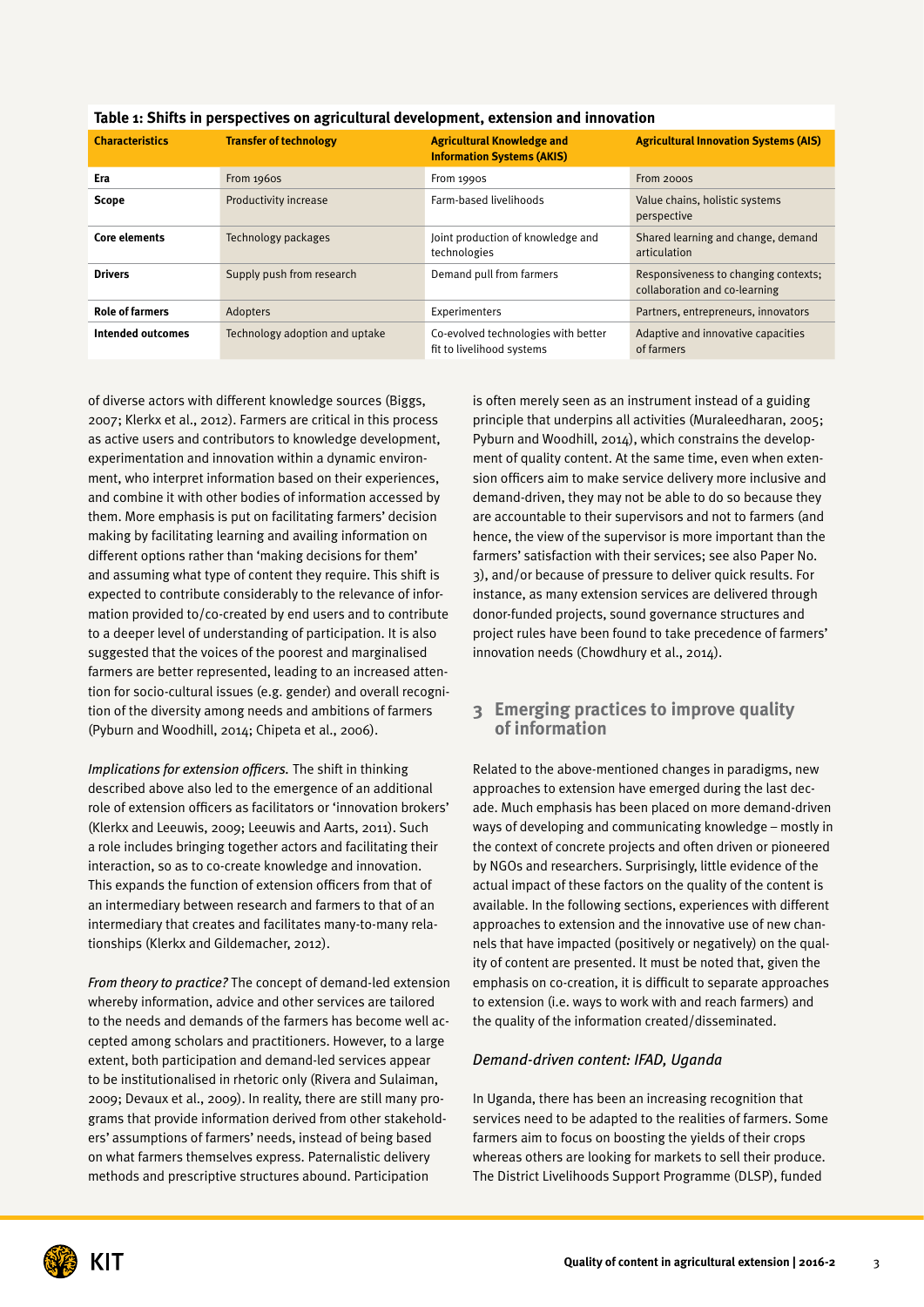

by the International Fund for Agricultural Development (IFAD) and the Ugandan government, is an example of a program in which content and services are adapted to farmers' needs. For the poorest households it offers food-security grants and technical agricultural advisory services. For those farmers who are shifting from subsistence to market-oriented agriculture, it provides enterprise grants and business-development services (Wongtschowski et al., 2013: 50-53).

#### *Participatory content development: Canadian Foodgrains Bank, East Africa*

The Canadian Foodgrains Bank (CFGB) is implementing a project to promote Conservation Agriculture (CA) in East Africa in collaboration with its local partners. In previous projects, CFGB promoted a number of pre-selected CA practices through establishing demonstration plots at model farms. In

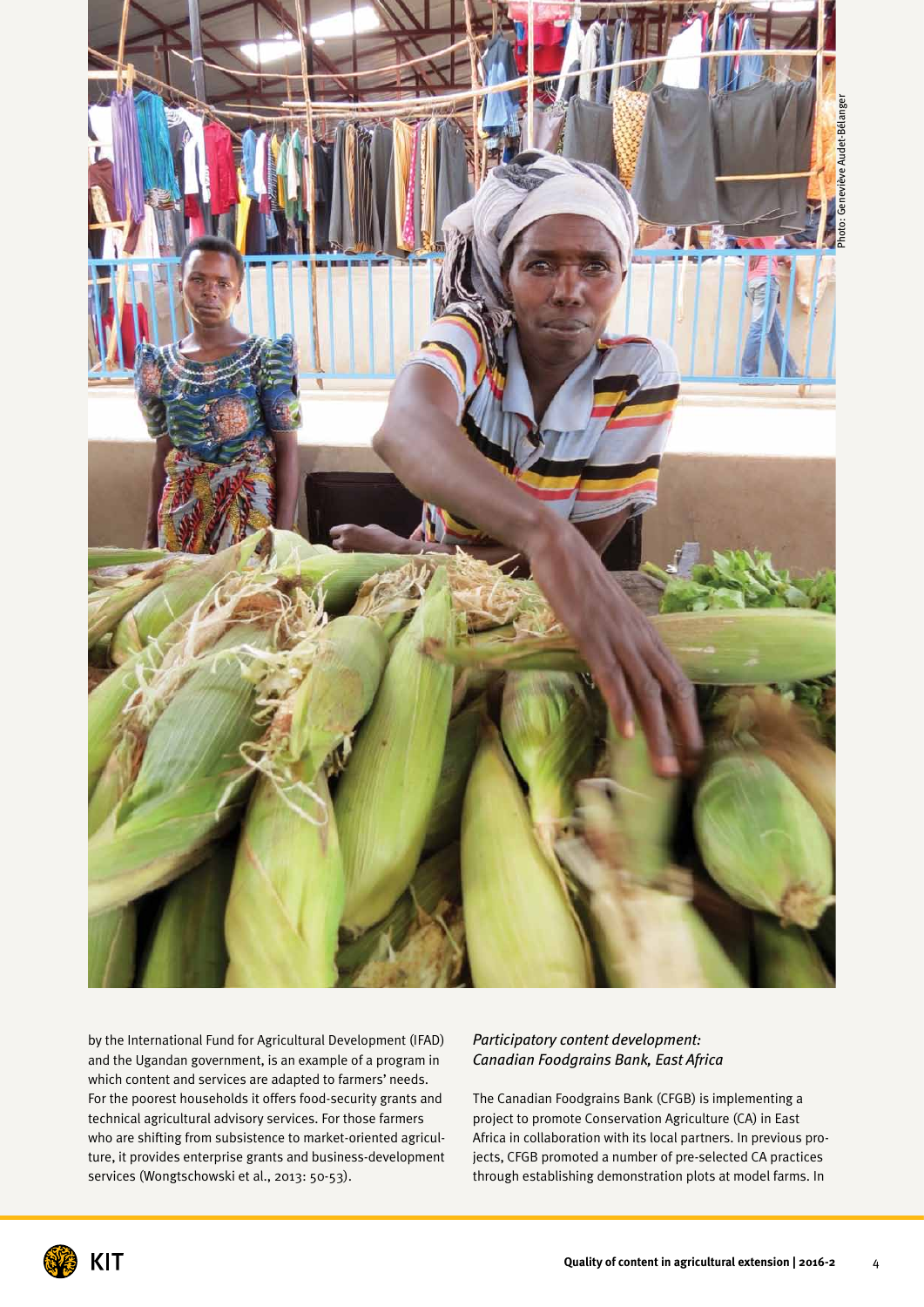this way, technical information was disseminated to a limited number of farmers with the assumption that other farmers would follow the good example. In a new project that started in 2015, CFGB uses an approach in which the local partners facilitate a process through which farmers and other stakeholder jointly experiment with different CA-related options, while simultaneously addressing organisational and institutional challenges that are related to applying and scaling these options. In this manner, information is created and adapted locally and goes beyond technical information only. Applying such an approach is demanding for the implementing organisation. It requires specific knowledge, a different set of skills and a different attitude.

#### *Experimental content development: Farmer Field School roll-out in Rwanda*

In Rwanda, the Belgian Technical Cooperation (BTC) is supporting the Ministry of Agriculture (MINAGRI) to improve the extension system. An important element of the programme is introducing Farmer Field Schools (FFS) as one of the main approaches to frontline extension service. The Farmer FFS approach is a participatory approach developed by FAO using methods of non-formal adult education in which selected farmers are trained to become facilitators of their groups of farmers. The programme has trained more than 2,500 facilitators in 12 crops & livestock modules. The facilitators come from all 30 districts of the country and are intensively trained by qualified FFS Master Trainers. In the Rwandan case, facilitators work with one or more FFS farmer groups where they facilitate the experimental 'learning by doing' process and supervise season-long experiments in the FFS field plot of the group. Groups of farmers are in charge of their own sub-plot of the learning field. They compare species, varieties, agronomic practices, etc. Every week they monitor the plants and analyze progress and results. Based on a sound analysis, they take their decisions and act accordingly.

#### *Content development through partnerships: Messica Irrigation Pilot Project, Mozambique*

The Messica Irrigation Pilot Project (MIPP) aimed to demonstrate that sustainable and pro-poor smallholder irrigation can be developed cost-effectively at a large scale by means of an innovative approach to irrigation development. The consortium implementing the project consisted of a mix of organisations from Mozambique and the Netherlands; Royal Haskoning and Resiliência Moçambique (innovating engineering companies), ETC Netherlands and Caritas Messica (NGOs with ample experience in rural innovation and farmer empowerment) and Wageningen University and ISPM (research and higher educational institutes). The combination of irrigation development with action-research, capacity building and farmer mobilisation creates synergies that are an essential aspect the participatory approach to irrigation. The local NGOs, the public extension and the engineering

companies all worked together with local communities in developing an action plan, based on the local needs and interests; leading to advice on design of (improved) irrigation systems. This means that the engineers and NGO workers did not only draw the project and 'explain' it to local constructors and farmers. They engaged in a process of discussion with farmers on their own opinions and preferences. The content (i.e. the design and execution of an irrigation plan) was cocreated. For that, they were much more often in the field than they would usually be, and established a trusted relation with local authorities.

#### *Expert-led content development: African Soil Health Consortium*

An example of an initiative that has encountered challenges in developing quality content is the African Soil Health Consortium (ASHC) led by CABI International. The project aims to contribute to the understanding and use of Integrated Soil Fertility Management (ISFM) techniques in sub-Saharan Africa. During the first phase of the project, ASHC and its partners have developed about 130 information materials on various crops, ranging from texts and audio-visuals to radio programs. There has been a strong focus on content development during this process with materials being generated mostly by experts. Only a few of these were generated together with local partners. In order to prevent the development of irrelevant materials with information that is not validated by practice on the ground, the Consortium concluded that a mechanism to assess and validate the quality of content with the involvement of local actors was needed (Klein and Posthumus, 2015).

#### *Co-created content through facilitated dialogue: CORAF, West and Central Africa*

Agricultural Innovation Systems thinking is based on the assumption that innovation results from interaction among stakeholders and that content is co-created. Facilitating stakeholder interaction can catalyse technological, organisational or institutional innovation. Many research organisations have integrated Agricultural Innovation Systems (AIS) approaches to Agricultural Research for Development (AR4D). Innovation Platforms (IPs) is one of these approaches. They have been a key part of the Dissemination of New Agricultural Technologies in Africa (DONATA) of the West and Central African Council for Agricultural Research and Development (WECARD). In Burkina Faso, a national agricultural research organisations INERA initiated platform, brought together producers and processors. They agreed on a contract through which producers would sell their maize to the processors for a fixed price. However, the producers thought the processor was making big margins and was paying too little to the producers. Producers reacted by selling their maize to foreign buyers. The focal point called for a meeting during which the problem was put on the table: to-

KIT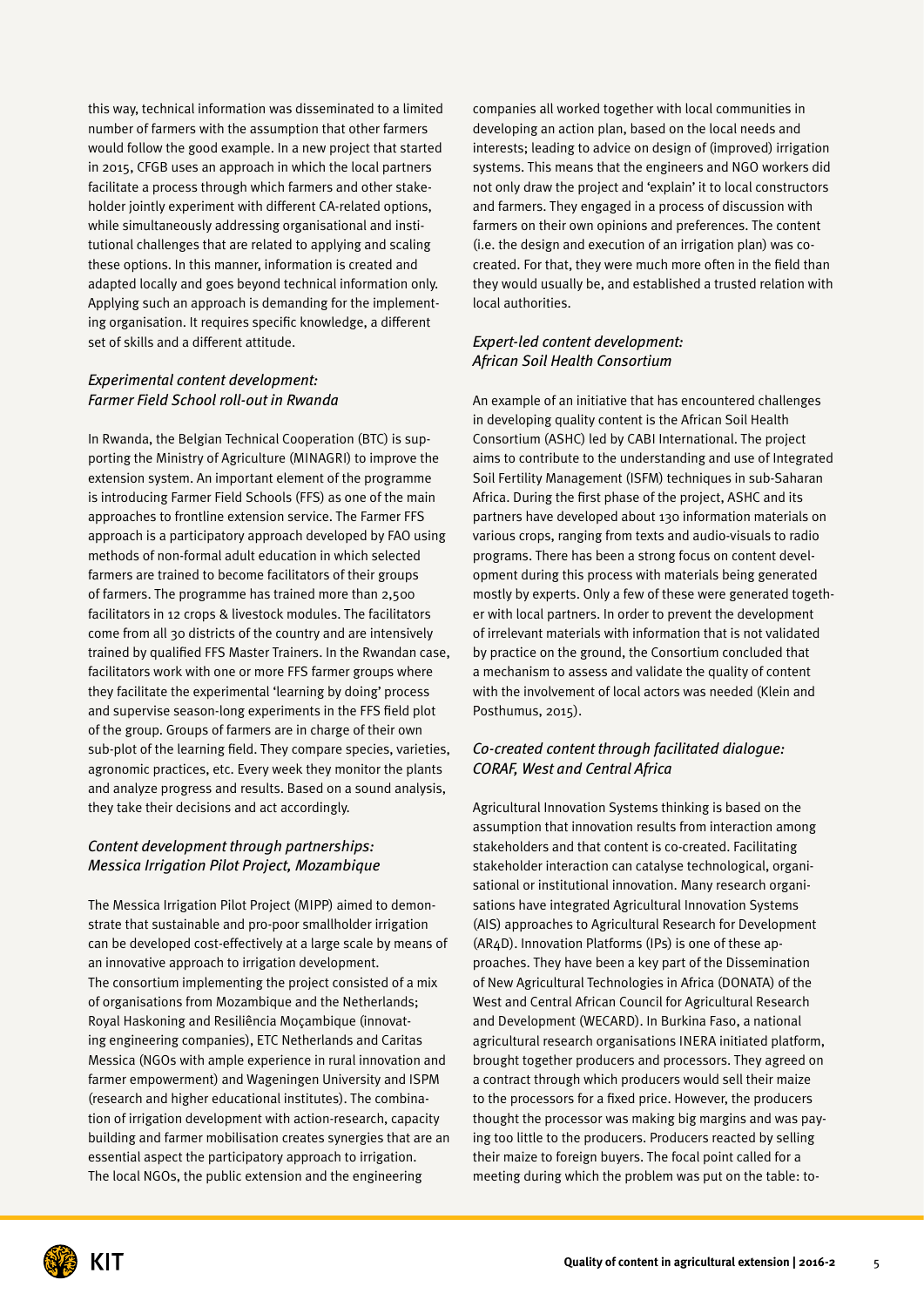gether the producers and processors calculated the margins gleaned by different chain actors. In the end, all agreed that the price paid by the processor to the farmers was, in fact, fair. This transparency allowed trust between producers and processors to be restored. For the following season, a new contract was established based on the joint calculations. The contracts allowed the possibility for adapting prices to reflect actual market prices, which would be monitored by both parties. As such, making local knowledge and information explicit has contributed to more efficient and transparent value chain operations (Sanyang et al., 2014).

#### *ICT- facilitated content development: Esoko*

During the last decade, many organisations have piloted the use of ICT in extension. ICT can potentially contribute not only to better access to information for many farmers, but also to increased relevance and validity of content. E-Soko is a communication tool for businesses, projects, NGOs and governments to connect with farmers in ten African countries. Through different applications farmers and other stakeholders can send messages on market prices, weather or best practices in agriculture to farmers. E-Soko also contributes to quality of content as it solicits and incorporates farmers' and other stakeholders' feedback, information and ideas. Through SMS, internet platforms or interactive radio farmers can become part of the information flows and thereby contribute to quality of the content (CTA, 2006). Comparable initiatives that use ICT for improved content delivery include M-farm (Kenya), and Digital Green (South Asia and Africa).

#### *Video-based content development: Sustainable Tree Crop Program*

Recent initiatives with the use of video for promoting farmerto-farmer learning processes are based on the idea that participation and input from farmers leads to more relevant and reliable information. The Sustainable Tree Crop Program, which was a public-private partnership innovation platform hosted by the International Institute of Tropical Agriculture, developed a program for Video Viewing Clubs (VVC) for cocoa producers. Groups of between 20 and 25 farmers met on a weekly or biweekly basis for a period of several months. The groups were led by a trained facilitator who showed selected videos multiple times during the sessions, followed by a facilitated discussion on production practices. Just like the farmer field schools, the VVC's focus is on experiential learning. Information shown in the video is being discussed, assessed, validated and adapted to the local context (Nathaniels, 2005; David and Cobbah, 2008).

#### *Synthesis of cases*

All the cases show innovative elements in terms of how extension services can work with farmers to jointly develop content based on local needs and taking into account the divergent

demands of heterogeneous farmers. The cases confirm key insights from the AIS literature (e.g. Sterk et al., 2013):

- Quality content is co-created with farmers. This process can take a variety of forms and be stimulated through different approaches and methods, including ICT.
- Focusing on technology development alone cannot significantly expand smallholders' opportunities, and scientific knowledge needs to be combined with other types of knowledge, including local knowledge.
- Quality content needs to create concrete opportunities for farmers (such as market access, seed distribution, access to fertilisers, etc.)

As the cases highlight, opportunities abound for discontinuing the common practice of assuming what constitutes quality content for farmers. However, it should also be noted that many of these new approaches may be expensive and may increase the pressure on already constrained extension budgets. Facilitation, for example, is an extremely costly practice. Further research on the impact and cost-benefit ratio of such cases is thus needed to facilitate decision making by managers and policy makers on how to allocate scarce resources so as to have optimal effect.

#### **4 Principles and processes that strengthen quality of information**

The previous section has highlighted several emerging practices that aim to enhance the quality of content. The following processes strengthen the quality of content provided through agricultural extension services:

#### *a Careful goal and priority setting for demand-driven and participatory approaches*

One of the weakest aspects of many extension services is the available information on the constraints and opportunities faced by different categories of smallholder farmers. Gathering information is expensive, but is essential for any significant impact and might be cost-effective compared to programmes and services based on wrong assumptions (Röling, 2004). Developing demand-driven and participatory approaches also requires the existence or formation of functional mechanisms that allow demand articulation by farmers, such as farmer organisations, stakeholder forums, etc.

#### *b Facilitating co-creation of content among stakeholders*

Knowledge is co-created through interactive processes among stakeholders, including extension workers, researchers, private-sector, NGOs, and/or farmers (MEAS, 2015). Quality information and knowledge can only be developed when there is effective communication among stakeholders and when this communication takes place in the form of a dialogue

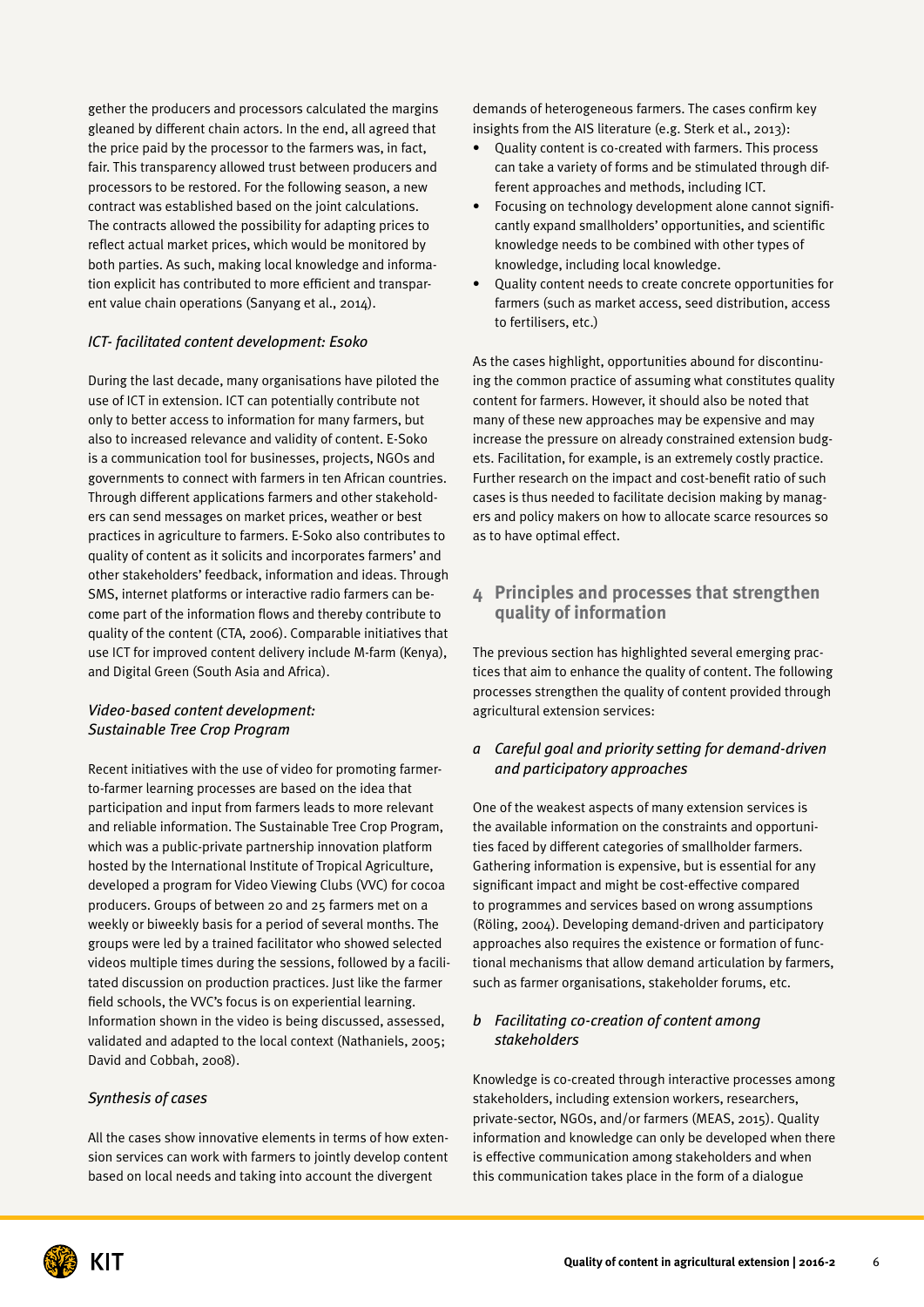

(Del Castello and Braun, 2006). Interactive approaches to extension through which meaningful dialogue can significantly add to the relevance and validity of information. Facilitating this dialogue between farmers, researchers and extension workers and feedback to from farmers on the usefulness of information being provided and co-created becomes an important mechanism to ensure the quality of information. Radio and ICT can play an important role in linking users and owners of content.

#### *c Going beyond technological content and production*

For innovation to happen, combinations of different types of change are required. A singular focus on technological change and production is often not sufficient, especially in complex settings. However, there is an increasing need for information that allows farmers to become more entrepreneurial. This includes information related to post-harvest handling, storage, credit and savings, business planning or marketing.

But also organisational and institutional changes are part of the solution. This means the content of extension is not reduced to new practices or technologies (i.e. seeds, tractor,

herbicides), but it also focuses on how they can be adapted, applied. It encompasses issues such as organisation of farmers and supporting farmers in bringing key points for discussion with policy makers.

#### *d Developing baskets of options*

Farmers' communities are highly diverse and farmers' decision making is complex. Prescriptive (one-size-fits-all) solutions do not exist. The function of extension is rather to support farmers in making the best decision(s) for their particular situation. Providing multiple options that afford farmers choice is therefore seen as more useful. So is providing farmers with potential criteria for decision making, by for example supporting them in calculating what a new practice costs, and the return it brings to the family.

#### *e Strengthening knowledge and information networks*

The foregoing also implies a need for more focus on strengthening local knowledge networks / systems and linking these systems to other bodies of information (including big data), contributing to more relevant and reliable information. This

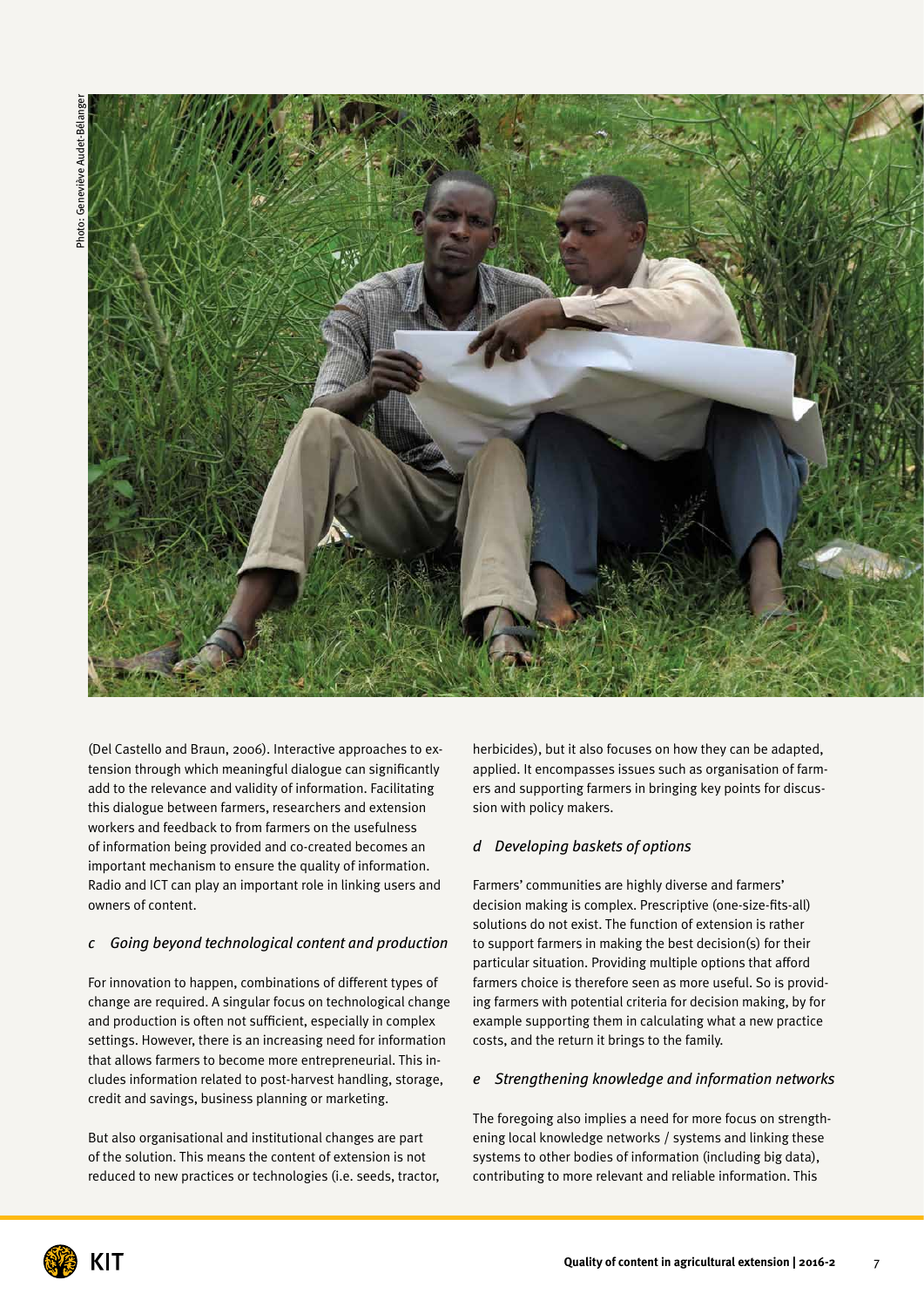also allows farmers to verify information from different sources. Information (content, suitability, applicability) needs to be validated and adapted locally through a process of co-learning, including joint experimentation and adaptation of new practices. This implies the need for facilitative capacity to support local stakeholders to identify, share, explore and value relevant information in a process of co-learning. ICT has the potential to play an important role in this.

#### *f Capacity building and incentives for extension officers*

Extension officers often lack opportunities for training and capacity development. However, assuming a facilitating and brokering role to co-create knowledge with farmers is challenging and can only be done if extension officers are properly trained. Incentives should promote more structural collaborations between extension officers, farmers and other actors and encourage multi-directional flows of knowledge formation. This also requires attitudinal changes of extension officers who oftentimes carry with them into the field a mentality of being an 'authority' to teach farmers (Kibikwa et al., 2009).

### **5 Implications for gender**

In many developing countries, women perform keystone tasks in agricultural production, such as . However, advisory and extension systems have traditionally been male-dominated and focused on male farmers, thereby rarely reaching women farmers with new information knowledge or technology.

'Engendering' agricultural extension requires the recognition of differences in power, roles, responsibilities, and capacities. As a result, women have different needs related to content. The content provided by extension services does not necessarily take into account these different needs. Many extension programmes are geared towards improving improve market access and the improvement of cash-generating activities, whereas women often focus more on the production of food crops for home consumption (GIZ, 2013). Extension services specifically targeting women are often related to home economics, ignoring women's contributions to the production and harvesting of food and cash crops (Manfre et al., 2013).

In addition, women face particular social and cultural constraints and often lack access to education and training, rendering them unable to make decisions and articulate their needs and aspirations. For agricultural extension services to deliver quality content, it is important to recognise the different expectations and needs, and to establish a well-organised and efficiently-managed, effective, and accountable system that is able to address these needs. Content of extension services needs to be tailored on the basis of an assessment of the current activities and preferences of different content users. It places a greater responsibility on service providers

to continually renew their understanding of clients' needs in order to meet the evolving activities, preferences, and demands of men and women farmers (Manfre et al., 2013).

Closing the gender gap in agriculture requires a broader set of demand-led, supportive services in addition to technical information (Ibid). There is a need for convergence of efforts by different stakeholders at all levels for the provision of technical, managerial, organisational and entrepreneurial support to women (GIZ, 2013; Jafry and Sulaiman, 2013).

#### **6 Key lessons and recommendations**

Quality of content influences the overall agricultural extension system's performance as quality information is a prerequisite for making informed decisions and support improving livelihoods. Nevertheless, we need to acknowledge that there are many other factors shaping the ways in which farmers use information and make decisions, which do not necessarily connect to the availability of quality content – for example trust and social capital, motivation and willingness, social and political environment, financial means, and socio-economic power.

The purpose of agricultural advisory and extension systems has long been the promotion of certain technologies that were designed to enhance agricultural production. Agricultural research was regarded as the main source of new information and thus equivalent to quality content. These models were based on the assumption that objective information could be passed on from one actor to another. This has resulted in linear models of extension, providing uniform packages of information to heterogeneous smallholder producers. Anno 2015, this linear extension model is still dominant and it seems that all too often extension services simply assume what is quality content – without any prior diagnostic studies and, fundamentally, without adequate farmer involvement.

Nevertheless, there are promising initiatives based on more recent insights recognising the diversity among smallholders and emphasising the importance of supporting smallholder farmers' decision making and innovation. As it is increasingly acknowledge that positive change for farmers results from collaboration among stakeholders, participatory approaches involving multiple stakeholders have emerged during the last decades. In these approaches, smallholder farmers are not regarded as passive receivers of content, but as active co-creators operating in a dynamic environment. Information is no longer seen as neutral and static, but as something that can be questioned, negotiated and contextualised.

Extension content therefore needs to be demand-driven, context-specific and participatory. Recent approaches highlight the benefits of engaging different actors from the agricultural knowledge and information system in co-creating content.

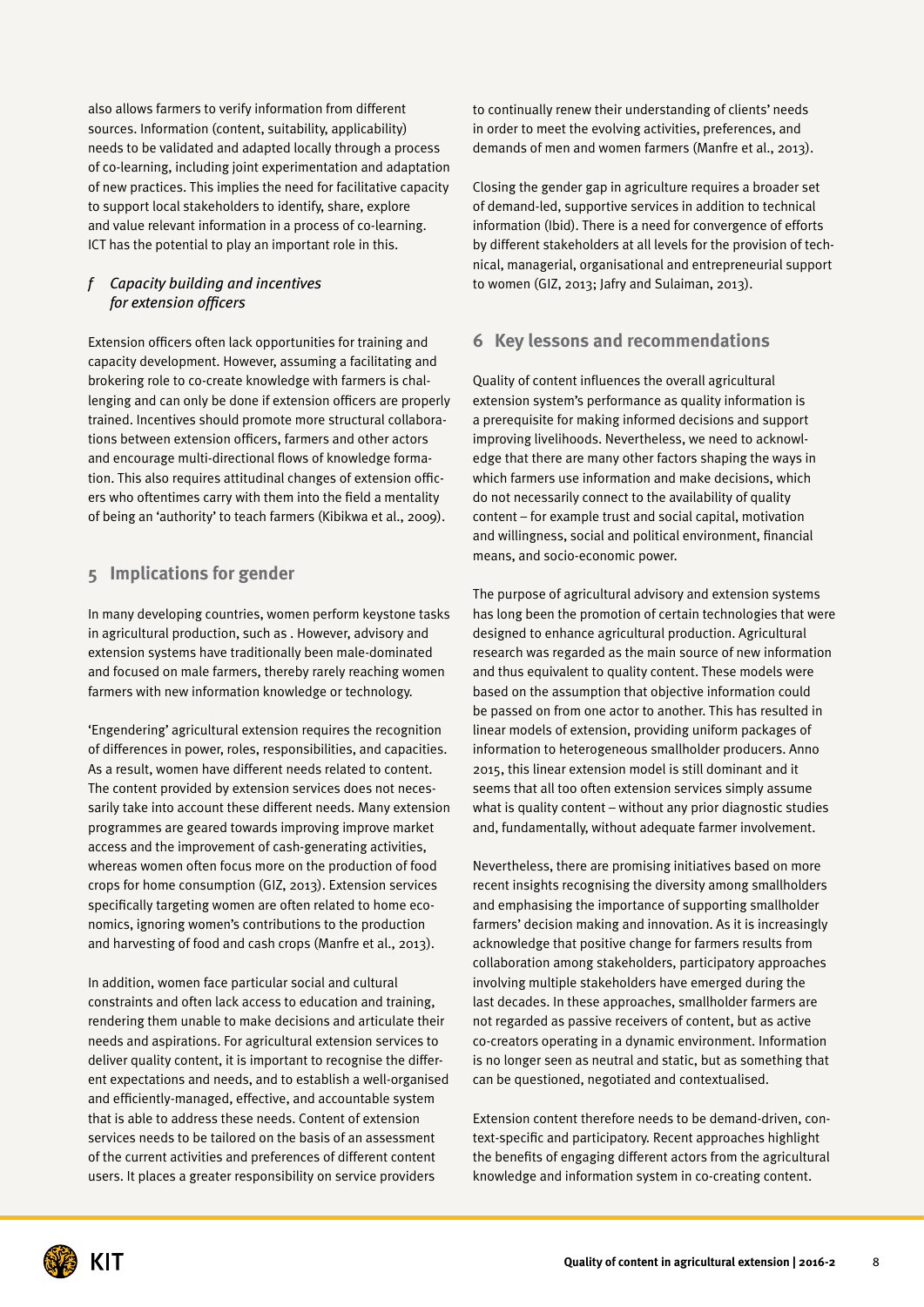Strengthening local networks or the agricultural knowledge and information system becomes an objective itself. Such a learning process requires sound facilitation for which capacity needs to be created.

Content related to technical practices is in many cases only one part of the solution. New organisational and institutional arrangements, such as access to credit, new value chain mechanisms, are equally important and should be considered important elements of content. Content thus needs to link to or create opportunities for farmers that are relevant for their livelihoods. Addressing the 'content gap' in isolation is insufficient for addressing the constraints to agricultural development as part of the co-learning process.

Access to different sources of information supports smallholder farmers (in all their diversity) to make well-informed decisions. New initiatives need to be geared towards developing pluralistic advisory and extension systems, allowing farmers and other stakeholders to tap into different sources. ICT, including radio and video, can support these initiatives.

Extension workers can help local stakeholders to access and adapt quality content, i.e. content that is relevant, reliable as well as understandable. There is a need to recognise and address the different realities, priorities and needs of women as well as the social and cultural constraints they face.

Finally, agricultural advisory and extension systems should be able to facilitate the collaboration among stakeholders, generating, adapting and disseminating quality content adapted to the local context, and taking into account the great multitude of farmers engaged in diverse and complex farming systems.

The foregoing implies that the roles of extension service providers need to change considerably. To allow them to do so, they need to develop capacities to facilitate processes and link stakeholders rather than deliver ready-made results. They should be able to understand farmers' realities and choose from a large variety of 'solutions' with farmers and other stakeholders to find out what works best. This implies that content has to offer this variety and be process oriented.

#### **References**

Biggs, S. 2007. Building on the positive: an actor innovation systems approach to finding and promoting pro poor natural resources institutional and technical innovations. *International Journal of Agricultural Resources, Governance and Ecology,* 6(2), 144-164.

Birner, R. and Anderson, J.R. 2007. How to Make Agricultural Extension Demand-Driven? *The Case of India's Agricultural Extension Policy.* IFPRI Discussion Paper 00729, Washington D.C.

Chipeta, S., Zellweger, T., Pesche, D. and Christoplos, I. 2006. *Demand-driven agricultural advisory services.* Neuchâtel Group, Lindau, Switzerland.

Chowdhury, A.H., Odame, H.H. and Leeuwis, C. 2014. Transforming the Roles of a Publi Extension Agency to Strengthen Innovation: Lessons from the National Agricultural Extension Project in Bangladesh. *The Journal of Agricultural Education and Extension,* 20(1), 7-25.

CTA 2006. *Annual Report 2006.* Technical Centre for Agricultural and Rural Cooperation (CTA), Wageningen, the Netherlands.

David, S. and Cobbah, E. 2008. From our perspective: developing printed extension materials with cocoa farmers in Ghana. *International Journal of Agricultural Sustainability,* 6(4), 267-276.

Del Castello, R. and Braun, P.M. 2006. *Framework on effective rural communication for development.* Food and Agriculture Organization of the United Nations (FAO), Rome, Italy and Deutsche Gesellschaft für Internationale Zusammenarbeit (GIZ), Bonn and Eschborn, Germany.

Devaux, A., Horton, D., Velasco, C., Thiele, G., Lopez, G., Bernet, T., Reinoso, I. and Ordinola, M. 2009. Collective action for market chain innovation in the Andes. *Food Policy,* 34, 31-38.

GIZ 2013. Gender and Agricultural Extension. Deutsche Gesellschaft für Internationale Zusammenarbeit (GIZ). Bonn and Eschborn, Germany.

Jafry, T. and Sulaiman, R.V. 2013. Gender Inequality and Agricultural Extension. *The Journal of Agricultural Education and Extension*, 19(5), 433-436.

Kibwika, P., Wals, A.E.J. and Nassuna-Musoke , M.G. 2009. Competence Challenges of Demand-Led Agricultural Research and Extension in Uganda. *The Journal of Agricultural Education and Extension,* 15(1), 5-19.

Klein, W. and Posthumus, H. 2015. Information Needs Assessment Tanzania. Commissioned by CABI. Royal Tropical Institute (KIT), Amsterdam. Accessed 27 October 2015, available at:<http://africasoilhealth.cabi.org/materials/>

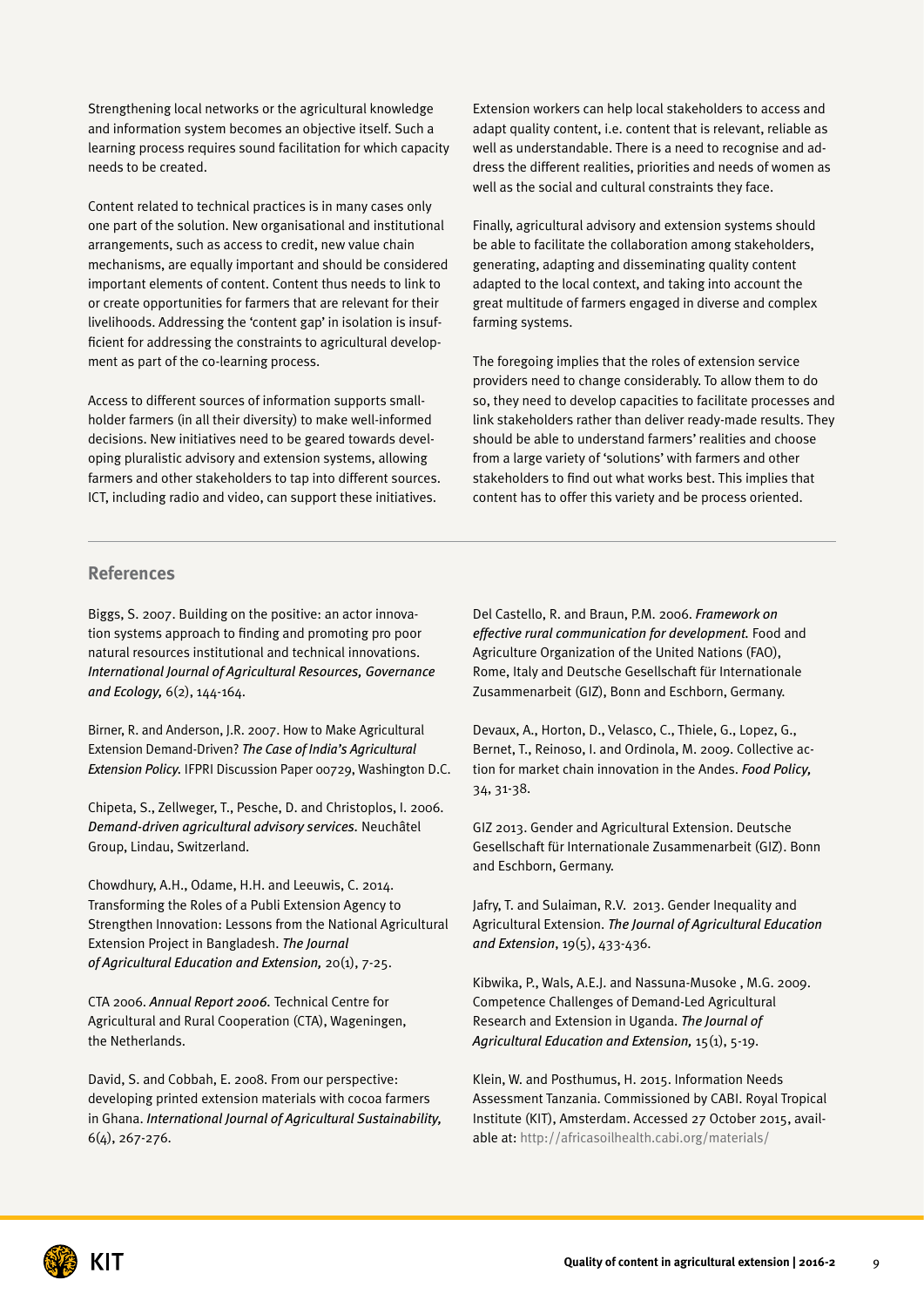Klerkx, L. and Leeuwis, C. 2009. The Emergence and Embedding of Innovation Brokers at Different Innovation System Levels: Insights from the Dutch Agricultural Sector. *Technological Forecasting and Social Change*, 76(6), 849-860.

Klerkx, L. and Gildemacher, P. 2012. The Role of Innovation Brokers in Agricultural Innovation Systems. In World Bank (ed.), *Agricultural Innovation Systems: An Investment Sourcebook.* The World Bank, Washington DC, pp. 221-230.

Klerkx, L., Schut, M., Leeuwis, C. and Kilelu, C. 2012. Advances in Knowledge Brokering in the Agricultural Sector: Towards Innovation System Facilitation. *IDS Bulletin,* 43(5), 53-60.

Knight, S. and Burn, J. 2005. Developing a Framework for Assessing Information Quality on the World Wide Web. *Informing Science Journal,* 8.

Leeuwis, C. (with Van den Ban, A.W.) 2004. *Communication for rural Innovation– Rethinking Agricultural Extension,* (Third Edition). Blackwell Science, UK.

Leeuwis, C. and Aarts, N. 2011. Rethinking Communication in Innovation Processes: Creating Space for Change in Complex Systems. *The Journal of Agricultural Education and Extension*, 17(1), 21-36.

MEAS 2015. Glossary. Accessed 27 October 2015, available at<http://www.meas-extension.org/home/glossary>

Manfre, C., Rubin, D., Allen, A., Summerfield, G., Colverson, K. and Akeredolu, M. 2013. *Reducing The Gender Gap In Agricultural Extension And Advisory Services. How to Find the Best Fit for Men and Women Farmers.* MEAS Discussion Paper 2.

Muraleedharan, K. 2005. *Participatory rural development. Some observation on the reality and rhetoric of participation from the real world experiments.* National Institute of Rural Development Hyderabad, India.

Nathaniels, N. 2005. *Implementation of cocoa IPM in West Africa: Participatory video, a guide to getting started.* CABI Bioscience, Wallingford, UK.

Pyburn, R. and Woodhill, J. (eds.) 2014. *Dynamics of Rural Innovation – A primer for emerging professionals.* LM Publishers, Arnhem.

Rivera, W. and Sulaiman, R.V. 2009. Extension: Object of Reform, Engine for Innovation. *Outlook on Agriculture,* 38(3), 267-73.

Röling, N.G. 2004. Linking science and farmers' innovative capacity: diagnostic studies from Ghana and Benin. *NJAS – Wageningen Journal of Life Sciences,* 52, 211-235.

Sanyang, S., Pyburn, R., Mur, R. and Audet-Bélanger, G. (eds.) 2014. *Against the grain and to the roots. Maize and cassava innovation platforms in West and Central Africa.* LM Publishers, Arnhem.

Sterk, B. 2013. Five years after: the impact of a participatory technology development programme as perceived by smallholder farmers in Benin and Ghana. *The Journal of Agricultural Education and Extension,* 19(4), 361–379.

Sumberg, J., Okali, C. and Reece, D. 2003. Agricultural Research in the Face of Diversity, Local Knowledge and the Participation Imperative: Theoretical Considerations. *Agricultural Systems,* 76, 739-753.

USAID and FACET 2015. Interactive radio for agricultural development projects. A toolkit for practitioners. Accessed 26 August 2015, available at [http://ictforag.org/toolkits/](http://ictforag.org/toolkits/radio/introduction.html#.VdSA6fmqpBc) [radio/introduction.html#.VdSA6fmqpBc](http://ictforag.org/toolkits/radio/introduction.html#.VdSA6fmqpBc)

Wongtschowski, M., Heemskerk, W., Belt, J. and Kahan, D. (eds.) 2013. *The business of agricultural business services. Working with smallholders in Africa.* KIT Publishers, Amsterdam.

#### *Acknowledgements*

The authors would like to extend their gratitude to Niels Röling, Kristin Davis, Bart de Steenhuijsen-Piters and Mariana Wongtschowski for their useful comments on earlier versions of this paper.

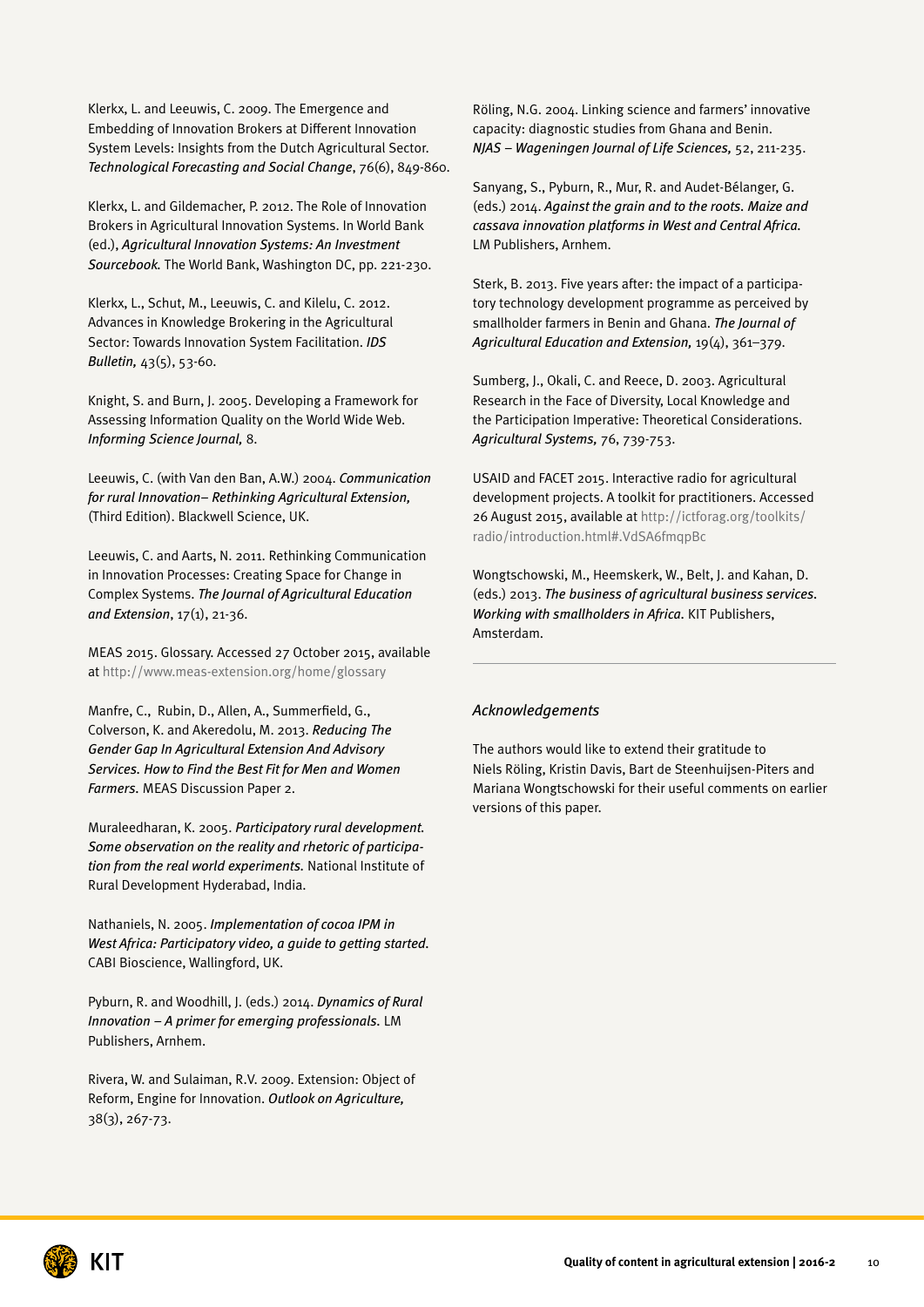